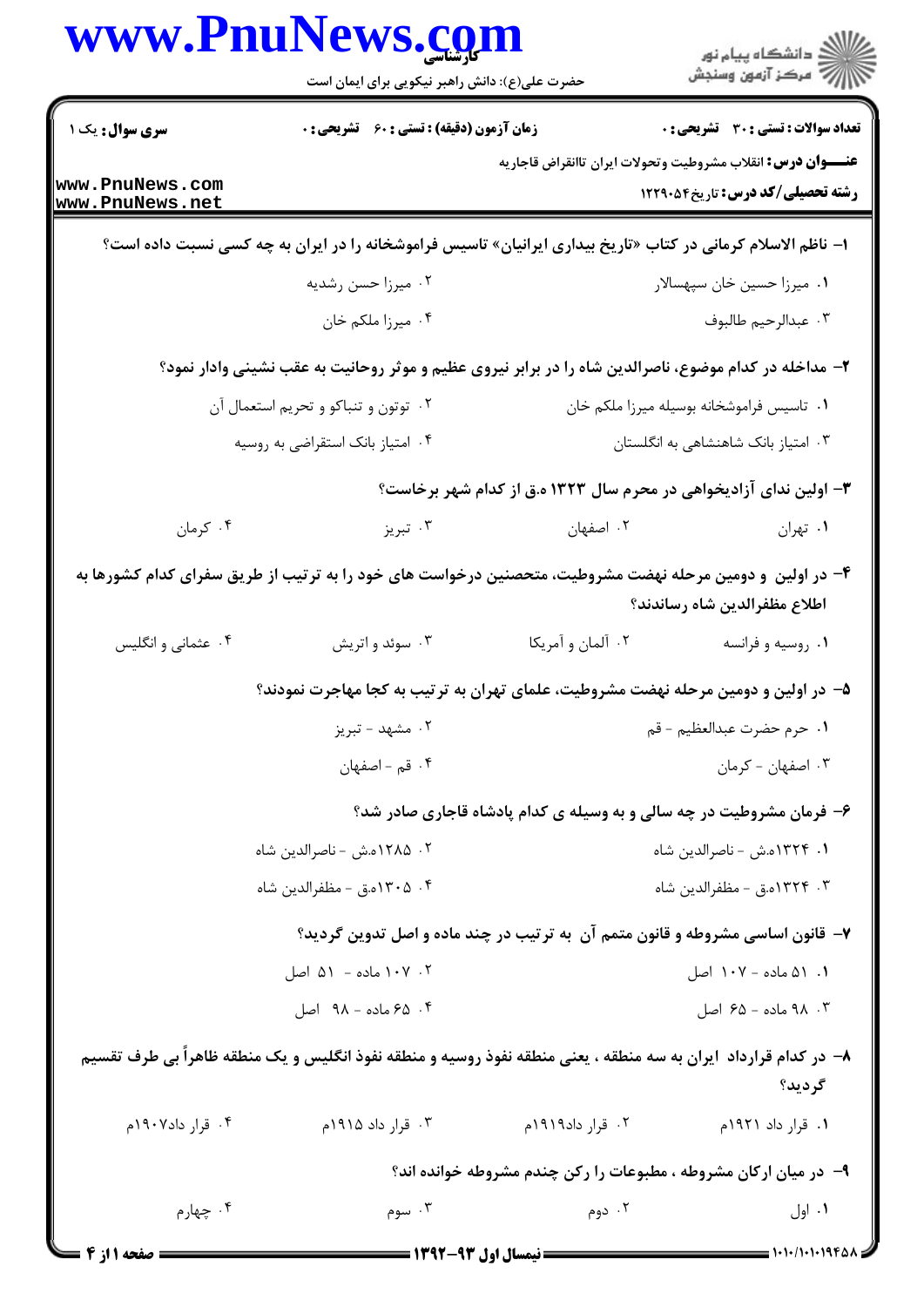|                                    | حضرت علی(ع): دانش راهبر نیکویی برای ایمان است                                                                |                                                                              | ِ<br>∭ دانشڪاه پيام نور<br>∭ مرڪز آزمون وسنڊش                                                                  |  |
|------------------------------------|--------------------------------------------------------------------------------------------------------------|------------------------------------------------------------------------------|----------------------------------------------------------------------------------------------------------------|--|
| <b>سری سوال :</b> ۱ یک             | زمان آزمون (دقیقه) : تستی : 60 - تشریحی : 0                                                                  |                                                                              | تعداد سوالات : تستي : 30 ٪ تشريحي : 0                                                                          |  |
| www.PnuNews.com<br>www.PnuNews.net |                                                                                                              |                                                                              | <b>عنــــوان درس:</b> انقلاب مشروطيت وتحولات ايران تاانقراض قاجاريه<br><b>رشته تحصیلی/کد درس:</b> تاریخ1۲۲۹۰۵۴ |  |
|                                    | +ا– یکی از برجسته ترین نشریه های دوران مشروطه که به مدیریت میرزا جهانگیرخان شیرازی منتشر می شد، چه نام داشت؟ |                                                                              |                                                                                                                |  |
| ۰۴ اتحاد                           | ۰۳ روح القدس                                                                                                 | ٠٢ مساوات                                                                    | ٠١ صور اسرافيل                                                                                                 |  |
|                                    | 1۱- به دستور کدام پادشاه قاجار، کلنل لیاخوف روسی مجلس را به توپ بست؟                                         |                                                                              |                                                                                                                |  |
| ۰۴ محمد علی شاه                    | ۰۳ مظفرالدين شاه                                                                                             | ٠٢ ناصرالدين شاه                                                             | ٠١. احمدشاه                                                                                                    |  |
|                                    |                                                                                                              | ۱۲- ریاست محکمه فرمایشی و مصلحتی باغشاه را کدام شاهزاده قاجاری بر عهده داشت؟ |                                                                                                                |  |
| ۰۴ مويد الملک                      | ۰۳ عضدالملک                                                                                                  | ۰۲ محمد حسن میرزا                                                            | ٠١. احمد ميرزا قاجار                                                                                           |  |
|                                    |                                                                                                              | ۱۳- مواضع کشورهای روس و انگلیس در قبال انقلاب مشروطیت در ایران چه بود؟       |                                                                                                                |  |
|                                    | ۰۲ انگلیسی ها مخالف – روسها موافق                                                                            | ۰۱ هر دو موافق انقلاب مشروطيت بودند                                          |                                                                                                                |  |
|                                    | ۴. روس ها مخالف – انگلیسی ها موافق                                                                           | ۰۳ هر دو مخالف انقلاب مشروطيت بودند                                          |                                                                                                                |  |
|                                    | ۱۴– کدام گزینه را باید از پیشاهنگان انقلاب آرام و تغییر رژیم سیاسی ایران در دوره ی قاجار دانست؟              |                                                                              |                                                                                                                |  |
|                                    |                                                                                                              | ۰۱ حاج شیخ احمد روحی، میرزا آقاخان کرمانی و میرزا حسن خبیرالدوله             |                                                                                                                |  |
|                                    |                                                                                                              | ٠٢ على مسيو، حاجي ميرزا علينقي كنجه اي و حاجي محمد بالا                      |                                                                                                                |  |
|                                    |                                                                                                              |                                                                              | ۰۳ حسین باغیان، حاجی شیخ علی اصغر و میر کریم                                                                   |  |
|                                    |                                                                                                              | ۰۴ كربلايي حسين فشنكچي، سيد جمال الدين اسد آبادي و سلطان العلما              |                                                                                                                |  |
|                                    | ۱۵– در جریان انقلاب مشروطیت، مجاهدین به فرماندهی چه کسی به قصد پایتخت از راه جوشقان و قم عازم تهران شدند؟    |                                                                              |                                                                                                                |  |
| ۰۲ حاجي عليقلي خان ، سردار اسعد    |                                                                                                              | ۰۱ محمد ولي خان نصرالسلطنه، سپهدار                                           |                                                                                                                |  |
|                                    | ۰۴ حسینقلی خان ایلخانی بختیاری                                                                               |                                                                              | ۰۳ صمصام السلطنه                                                                                               |  |
|                                    |                                                                                                              | ۱۶– در کدام مجلس حزب دموکرات و حزب اجتماعیون اعتدالیون تشکیل شدند؟           |                                                                                                                |  |
| ۰۴ مجلس چهارم                      | ۰۳ مجلس سوم                                                                                                  | ۰۲ مجلس دوم                                                                  | ۰۱ مجلس اول                                                                                                    |  |
|                                    |                                                                                                              | ۱۷- در جریان ماجرای پارک اتابک ، اتباع کدام کشور باعث جنگ و درگیری شدند؟     |                                                                                                                |  |
| ۰۴ انگلیس                          | ۰۳ عثمانی                                                                                                    | ۰۲ فرانسه                                                                    | ۰۱ روسیه                                                                                                       |  |
|                                    | ۱۸– کدام مستشار مالی در کابینه مستوفی الممالک، برای اصلاح امور مالی همراه با هیأتی به ایران آمد؟             |                                                                              |                                                                                                                |  |
| ۰۴ مورگان شوستر                    | ۰۳ نیدر مایر                                                                                                 | ۰۲ میجر ادموند                                                               | ۰۱ دکتر میلسپو                                                                                                 |  |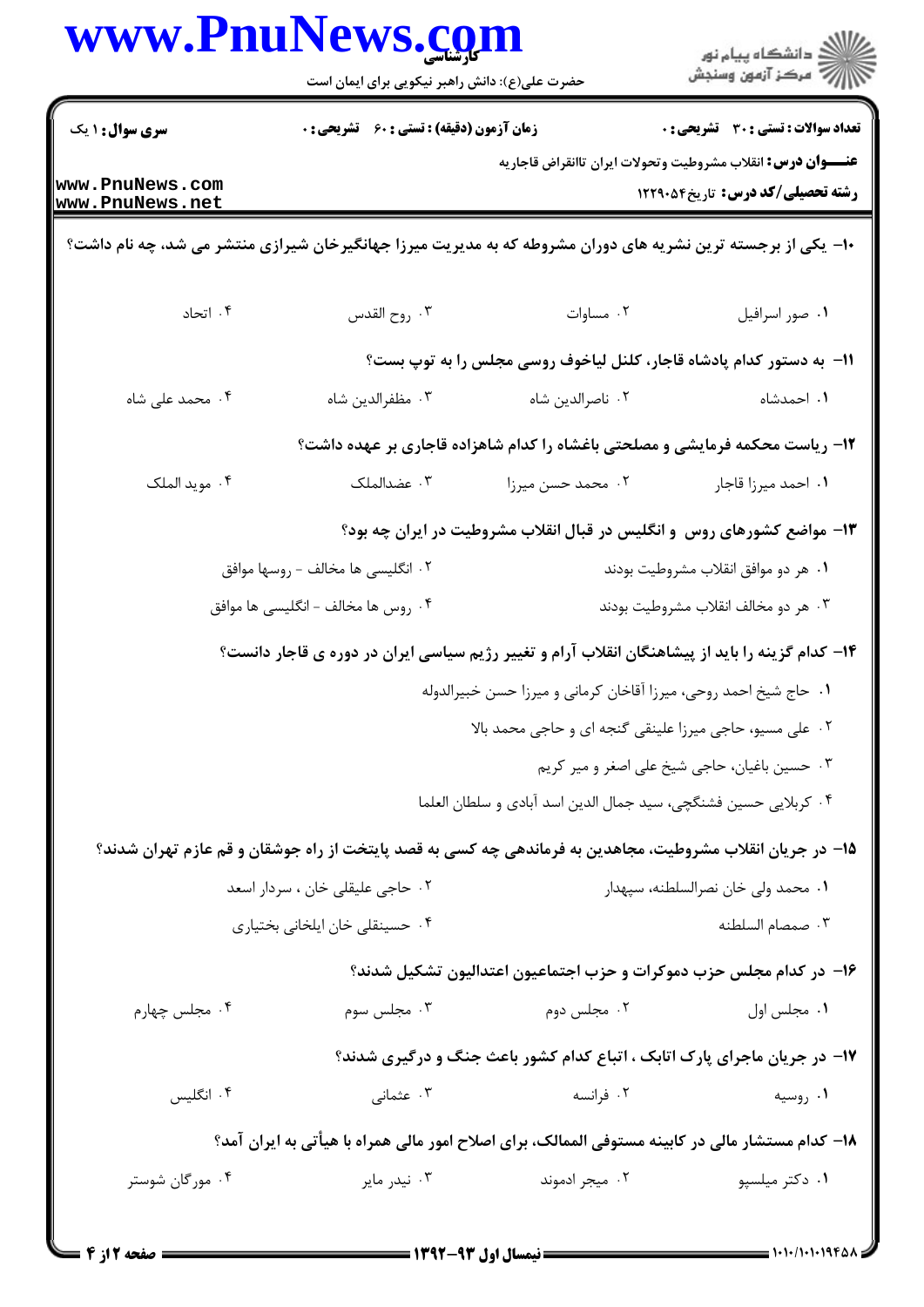|                                    | حضرت علی(ع): دانش راهبر نیکویی برای ایمان است      |                                                                                                                 | ڪ دانشڪاه پيام نور<br>ر∕ = مرڪز آزمون وسنڊش  |
|------------------------------------|----------------------------------------------------|-----------------------------------------------------------------------------------------------------------------|----------------------------------------------|
| <b>سری سوال :</b> ۱ یک             | <b>زمان آزمون (دقیقه) : تستی : 60 ٪ تشریحی : 0</b> |                                                                                                                 | <b>تعداد سوالات : تستی : 30 ٪ تشریحی : 0</b> |
| www.PnuNews.com<br>www.PnuNews.net |                                                    | <b>عنـــوان درس:</b> انقلاب مشروطيت وتحولات ايران تاانقراض قاجاريه                                              | <b>رشته تحصیلی/کد درس:</b> تاریخ240.1229     |
|                                    |                                                    | ۱۹- ژاندارمری که یکی از ارکان سازمان های انتظامی دوران مشروطه بود، به دست مستشاران کدام کشور اداره می شد؟       |                                              |
| ۰۴ روسیه                           | ۰۳ انگلیس                                          | ۰۲ سوئد                                                                                                         | ۰۱ اتریش                                     |
|                                    |                                                    | <b>۲۰</b> - در جنگ جهانی اول، دولت ملی به ریاست چه کسی و در کجا تشکیل گردید؟                                    |                                              |
|                                    | ۲. مستوفى الممالک در اصفهان                        |                                                                                                                 | ٠١. بهادر السلطنه در كرمانشاه                |
|                                    | ۴. اديب السلطنه سميعي در قم                        |                                                                                                                 | ٠٣ نظام السلطنه مافى در كرمانشاه             |
|                                    |                                                    | <b>۲۱</b> - در دوره ی قاجاریه در کدام پیمان، لزوم تخلیه کامل خاک ایران از نیروهای روسیه و عثمانی گنجانیده شد؟   |                                              |
| ۰۴ عهد نامه پاریس                  | ۰۳ برست لیتوفسک                                    | ۰۲ فین کن اشتاین                                                                                                | ٠١ تيلست                                     |
|                                    |                                                    | ۲۲- پس از سقوط کابینه ی اول وثوق الدوله در ماه رجب سال ۱۳۳۵ ه.ق دولت جدید به ریاست چه کسی تشکیل گردید؟          |                                              |
| ۰۴ مشير الدوله                     | ٠٣ قوام السلطنه                                    | ٢. مستوفى الممالك                                                                                               | ٠١ علاءالسلطنه                               |
|                                    |                                                    | ۲۳- چه کسی امتیاز نفت شمال را به یک نفر گرجی تبعه روسیه تزاری بنام خوشتاریا واگذار نمود؟                        |                                              |
|                                    | ۰۲ حسینقلی خان ایلخانی بختیاری                     |                                                                                                                 | ٠١ ميرزا حسين خان سپهسالار                   |
|                                    | ۰۴ میزا محمد علی خان شیرازی                        |                                                                                                                 | ۰۳ محمد ولي خان خلعت بري                     |
|                                    |                                                    | ۲۴- قرار داد ۱۹۱۹م ًدر زمان رئیس الوزرایی چه کسی و با کدام کشور منعقد گردید؟                                    |                                              |
|                                    | ۰۲ مشير الدوله - روسيه                             |                                                                                                                 | ٠١ وثوق الدوله - انگليس                      |
|                                    | ۰۴ قوام السلطنه - آمريكا                           |                                                                                                                 | ٠٣ مستوفى الممالك - فرانسه                   |
|                                    |                                                    | ۲۵- هیأت نمایندگی ایران در کنفرانس صلح پاریس به ریاست چه کسی بود؟                                               |                                              |
|                                    | ۰۲ فيروز ميرزا نصرت الدوله                         |                                                                                                                 | ٠١. مستوفى الممالك                           |
|                                    | ۰۴ علاءالسلطنه                                     |                                                                                                                 | ۰۳ مشير الدوله                               |
|                                    |                                                    | ۲۶- نخستین دولت کودتای سوم اسفند ۱۲۹۹ ، به ریاست چه کسی تشکیل گردید؟                                            |                                              |
|                                    | ٠٢ ميرزا حسن مستوفى الممالك                        |                                                                                                                 | ٠١. احمد قوام السلطنه                        |
|                                    | ۰۴ مشيرالدوله يير نيا                              |                                                                                                                 | ٠٣ سيدضياءالدين طباطبايي                     |
|                                    |                                                    | ۲۷– کدام پیمان یکی از درخشان ترین موفقیت های سیاسی ایران بوده و مقارن با کودتای سوم اسفند ۱۲۹۹ در مسکو به امضاء |                                              |
|                                    |                                                    |                                                                                                                 | رسيده است؟                                   |
| ۰۴ پیمان ۱۹۰۷م                     | ۰۳ پیمان۱۹۱۵م                                      | ۰۲ پیمان۱۹۲۱م                                                                                                   | ۰۱ پیمان۱۹۱۹ م                               |